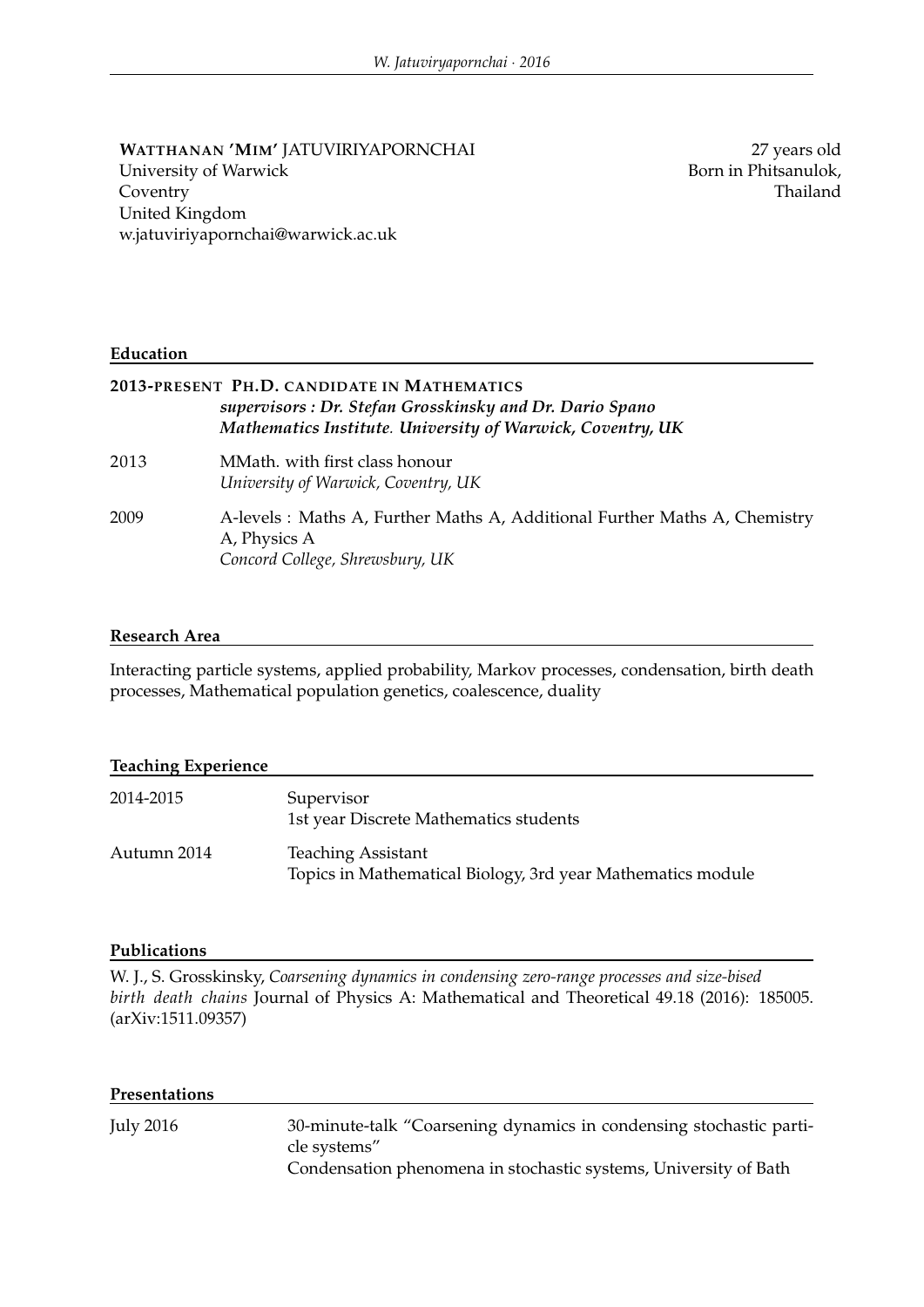| <b>June 2016</b> | 20-minute-contributed talk "Coarsening dynamics in condensing zero-<br>range processes and size-biased birth death chains"<br>School and Workshop on Random Interacting Systems, University of<br>Bath                     |
|------------------|----------------------------------------------------------------------------------------------------------------------------------------------------------------------------------------------------------------------------|
| February 2016    | 60-minute talk "Coarsening dynamics in condensing zero-range pro-<br>cesses and size-biased birth death chains"<br><b>WIMP, University of Warwick</b>                                                                      |
| November 2015    | 25-minute-contributed talk "Coarsening dynamics in condensing zero-<br>range processes"<br>Junior Female Researchers in Probablity (JFR2015) in Berlin                                                                     |
| August 2015      | 20-minute-contributed talk in Probability and Stochastic Processes sec-<br>tion "Coarsening dynamics in condensing zero-range processes"<br>Young Researchers in Mathematics conference (YRM2015), University<br>of Oxford |
| <b>July 2015</b> | 15-minute-contributed talk "Coarsening dynamics in condensing zero-<br>range processes"<br>38th Conference on Stochastic Processes and their Applications (SPA2015),<br>University of Oxford                               |
| March 2015       | Poster presentation<br>The 4th Joint British Mathematical Colloquium and British Applied<br>Mathematics Colloquium, University of Cambridge                                                                                |
| <b>July 2014</b> | Poster presentation<br>Young Researchers in Mathematics 2014, University of Warwick                                                                                                                                        |
| <b>June 2014</b> | Oral presentation<br>1st year PhD students' Talk : Warwick Mathematics Colloquium                                                                                                                                          |

# **Attended Conferences and Workshops**

| August 2016      | Young Researchers in Mathematics 2016<br>University of St. Andrew                |
|------------------|----------------------------------------------------------------------------------|
| <b>July 2016</b> | Condensation phenomena in stochastic systems<br>University of Bath               |
| <b>June 2016</b> | School and Workshop on Random Interacting Systems,<br>University of Bath         |
| March 2016       | Probabilistic models - from discrete to continuous<br>University of Warwick      |
| November 2015    | Junior Female Researchers in Probability (JFR2015)<br>Berlin                     |
| September 2015   | Workshop on Models and Inference in Population Genetics<br>University of Warwick |
| August 2015      | Young Researchers in Mathematics 2015<br>University of Oxford                    |